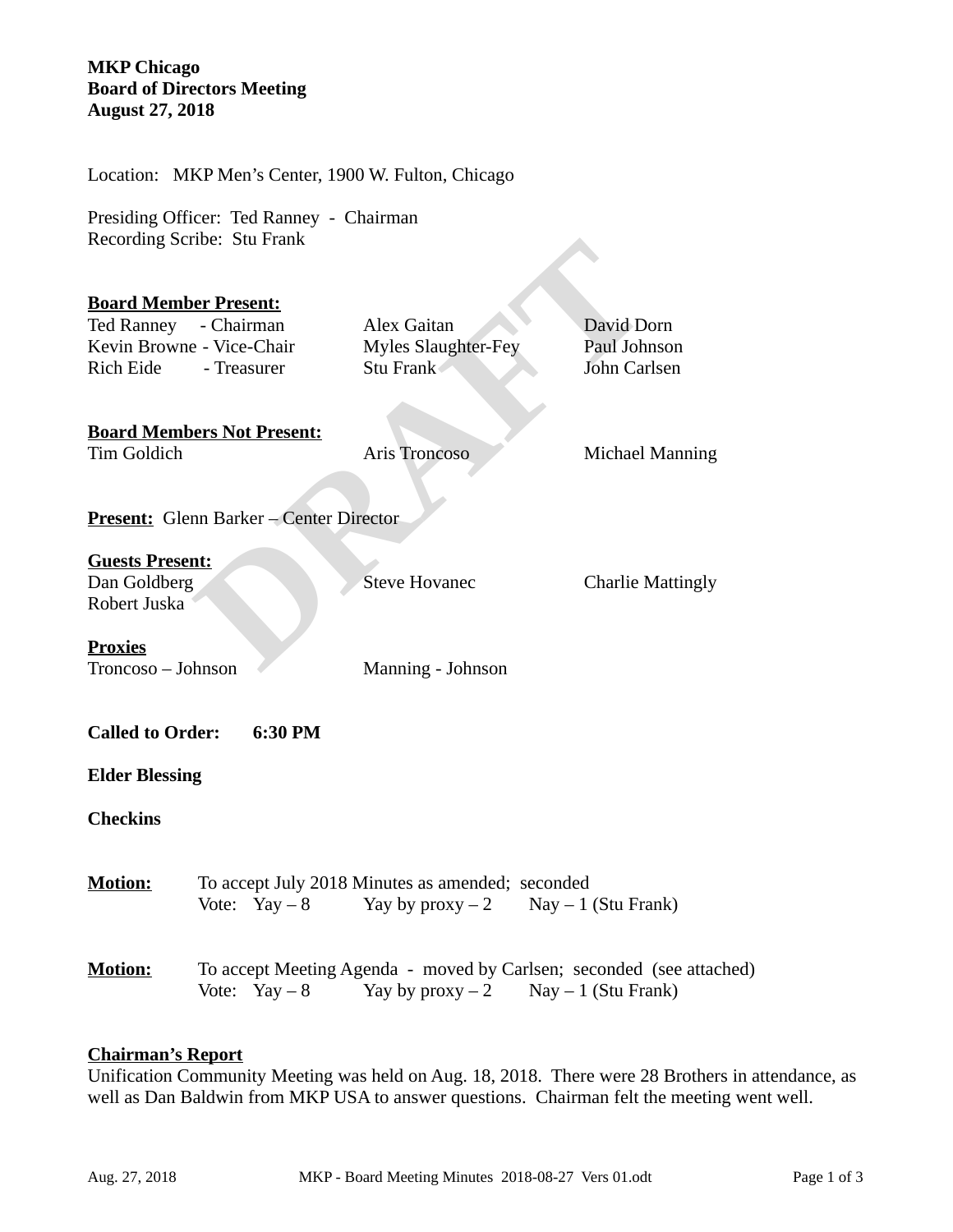There were 16 ceremonial beads anonymously placed into a bowl, indicating men in favor of Unification.

Next Steps in Unification: Eide extended the business license for 2 years, made the payment, and needs to update various information with the City. Community Men will have to step up and help.

Carpet: Brother Raul Juarez is donating his services, equivalent cost is \$200 per week. He is cleaning the carpet and will provide the labor to make needed carpet tile replacements

Building repairs: The roof in the PIT room needs repairs. ????? is swapping labor

The water spigot in the courtyard will be moved to the inside of the building to prevent winter freezing. To be done by Paul Burke, Glenn to follow up with him. Outside lighting will also be modified by Paul Burke.

General Building cleaning by Raul Jaurez to forward to the Board?????. There is clutter in the building, Glenn will have volunteers clear up.

Andrew Fash is not to be in building alone and not to stay in building overnight.

Overnight stays in the building need to be approved by Glenn Barker and 2 other Board members are to be notified.

# **Treasurer's Report**

Just received AG990 from Raven, the Bookkeeper. He is waiting for the USA financials to file the AG990 for 2017. The 6 month automatic extension expires on 8/31/2018. See Financials for Aug. 2018 attached.

# **Center Director's Report - See attached**

# **Constituency Reports submitted in advance of Board Meeting - accepted as submitted (See attached)**

**Unification Committee Report** Presentation made by Paul Johnson covered notes included at end of printed meeting agenda

# **Other Various Actions**

Alex Gaitan to work with Rich Eide on ????????

**Motion:** Move to ask approval of Board to seek pro bono presentation of legal advisory services by Perkins Coie to aid in Unification process and reorganization of Chicago corporate entities: moved by Stu Frank; no second was offered